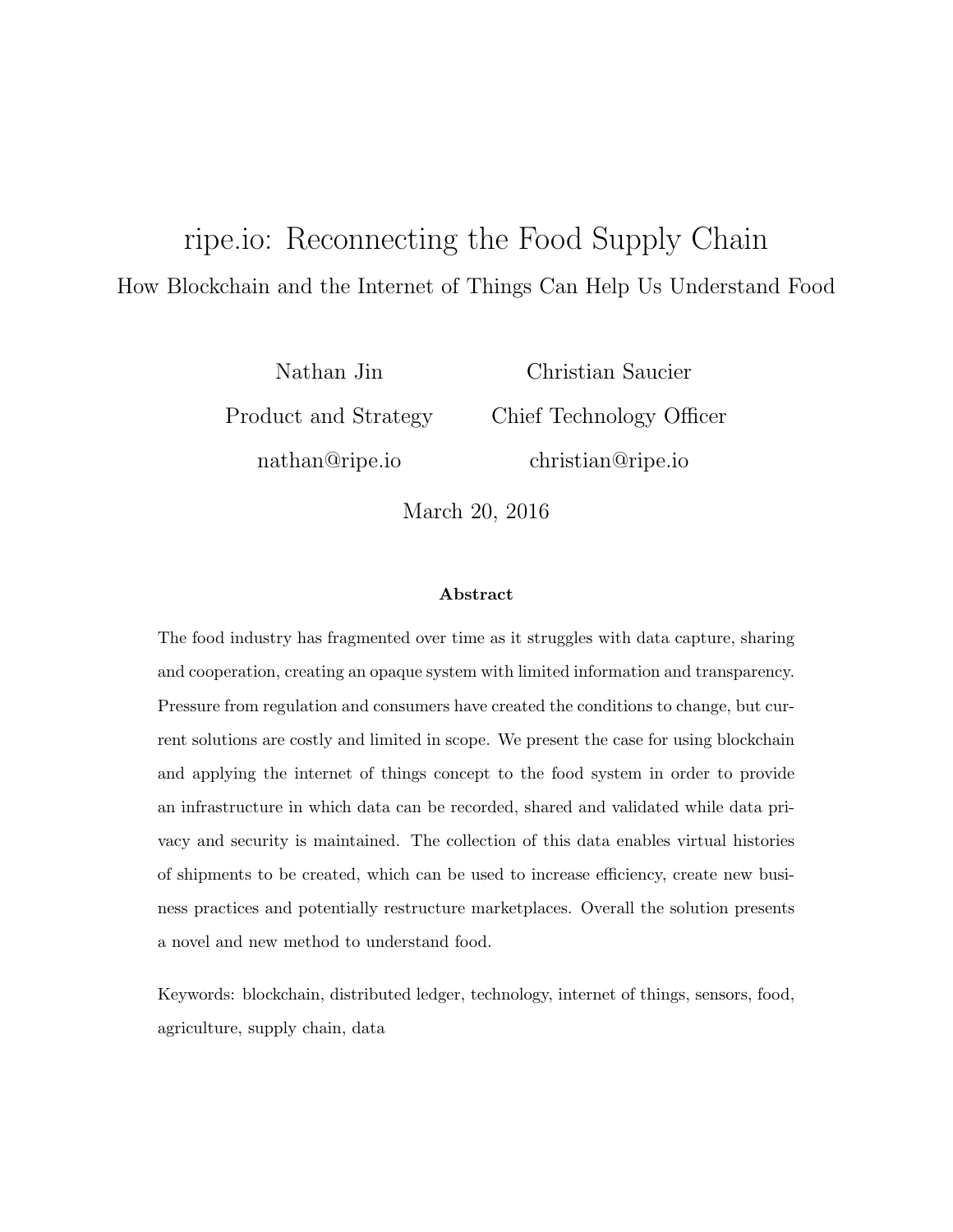### 1 Fragmented Food

The food system is an extremely complex supply chain, moving billions of pounds of food each year. Food passes through farmers, distributors, processors and retailers, often traveling thousands of miles prior to arriving in the hands of a consumer<sup>[1](#page-10-0)</sup>.<sup>[2](#page-10-1)</sup> In the process, a shipment may be split, repacked or joined with another shipment, further increasing the complexity. Given the vast and nonlinear nature of the supply chain, the food system has become opaque, with limited traceability, information sharing, or even data collection. Five years ago the National Resource Defense Council highlighted the need for additional data as they published the much cited statistic indicating  $40\%$  loss in the food system.<sup>[3](#page-10-2)</sup> Although  $40\%$  of food in the US is wasted, the inefficiencies are difficult to identify and therefore difficult to eliminate.

Today the food industry still suffers from many of the same challenges such as lack of data capture, concerns over data privacy, and difficulties managing inter-actor cooperation in the supply chain. Every actor has a unique set of relevant variables, leading to patchy data sets when comparing across actors. Data, when collected, is often siloed within one actor in order to protect competitive information. Additionally every actor utilizes a different technology platform making data transfer difficult even when needed. Further complicating the issue is the lack of traceability. Current traceability practice is typically one step forward and one step backward as per the Bioterrorism Act of 2002, making assembling a holistic picture of a product through its lifespan extremely challenging even for vertically integrated supply chains. A Department of Health and Human Services study found that only 5 out of [4](#page-10-3)0 products could have all of their ingredients traced through the supply chain,<sup>4</sup> indicating the massive dearth of information.

However, new pressure from both regulatory measures and consumers are driving change. The Food Safety Modernization Act passed by President Obama in 2010 and the subsequent rules require increased recordkeeping and data collection along the supply chain, and recommend increased traceability measures.[5](#page-10-4) At the same time consumers are increasingly demanding more information about their food, including provenance, ingredient transparency and environmental impact. These demands translate into economic value; organic, local and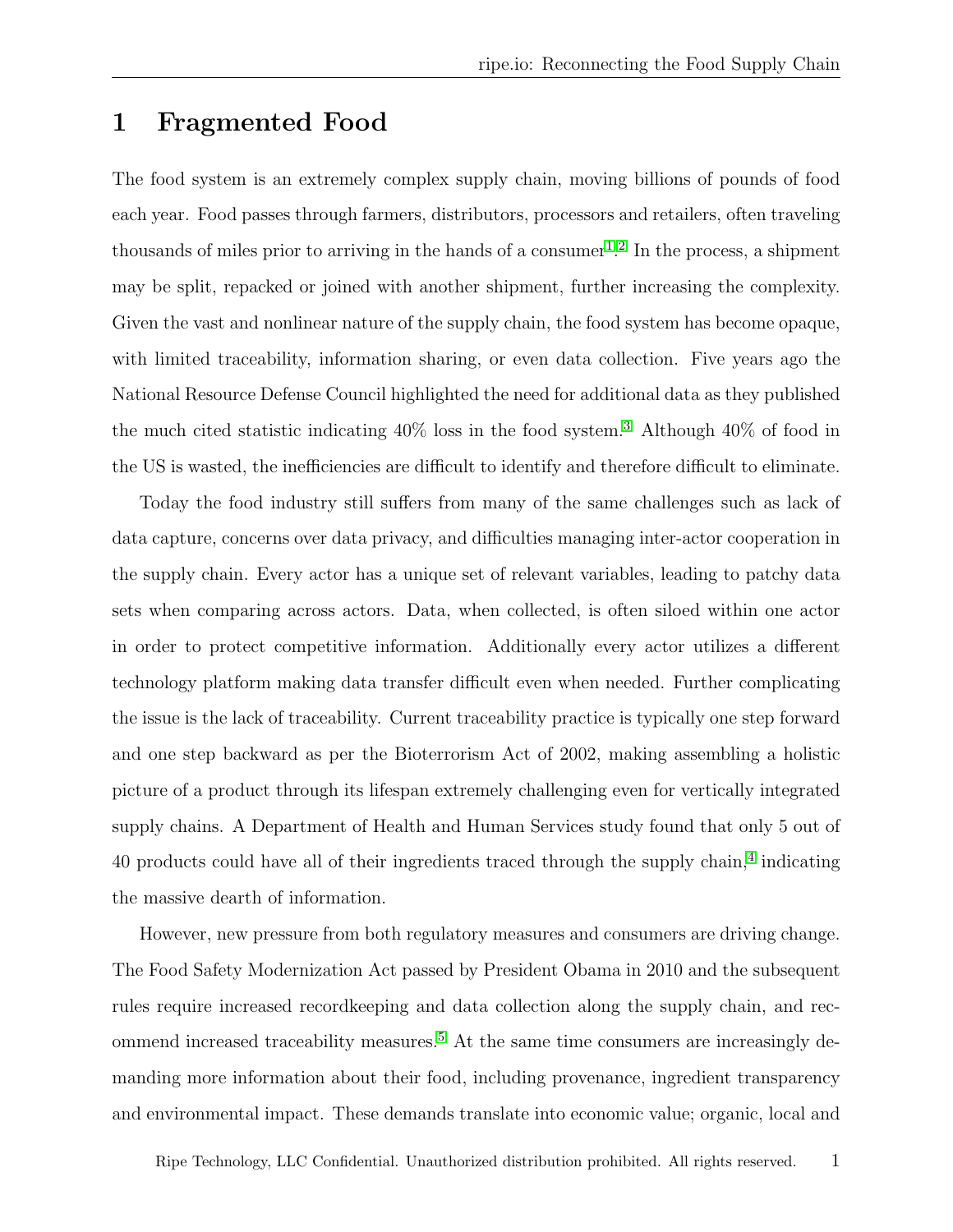non-GMO movements have been experiencing rapid growth over the past few years<sup>[6](#page-10-5)</sup>,<sup>[7](#page-10-6)</sup> and 82% of consumers believe ingredient transparency is important in making purchasing deci-sions.<sup>[8](#page-10-7)</sup> Furthermore, an Accenture study indicated improved retailer-supplier cooperation could save businesses  $$265$  billion,<sup>[9](#page-10-8)</sup> demonstrating the economic benefits of increased data transfer. Sustainability is also a key driver; consumers are demanding more transparency to quantify the negative externalities associated with food production such as soil erosion, pesticide use, and water degradation. These pressures from every angle indicate the industry is in a key transition period for changing the way products are tracked.

### 2 Reconnecting The System

Although increasing traceability and data transfer results in direct economic benefits, implementation remains difficult. Current solutions to tracing and data capture are constrained in capacity and costly, limiting the possibility of adoption for an already low-margin industry. Many solutions are limited in scope, capturing data at a highly limited number of points along the supply chain and often tracking only a few specific variables. A solution to the traceability and data challenges currently faced by the industry must be able to record and track the wide range of data collected from a range of databases and software as an object moves down the supply chain . Additionally, the solution must be able to maintain data privacy and security while at the same time allowing data to be shared on a need-to-know basis. An optimal solution would go beyond the capture and recording of data to provide analysis and optimization to maximize freshness, minimize waste and environmental impact, and ensure a safer, more efficient supply chain.

The goal of ripe.io is to reconnect the supply chain by telling the story of a product by promoting transparency along the entirety of the supply chain and assembling the histories of products as they move. We propose a new end-to-end solution applying a software stack consisting of a blockchain, on top of which a hardware solution can plug in and upload its data along the way, creating an internet of food using sensors. Blockchain, sensors and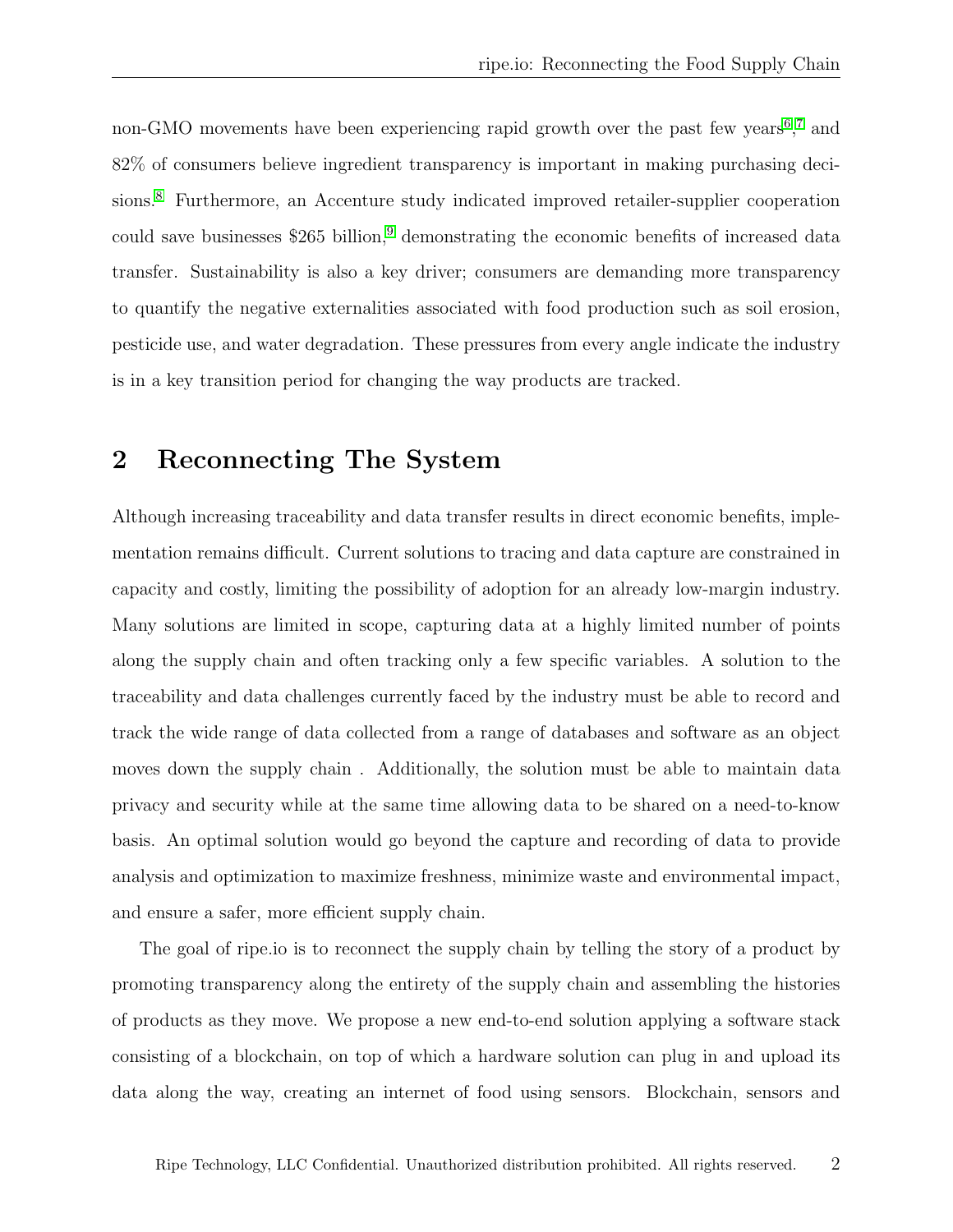the internet of things concept complement each other, filling in each others' weaknesses to provide a robust solution set.

### 2.1 Blockchain and Food

Blockchain is an innovative technology protocol conventionally known to be invented in 2009 by an anonymous scientist or group of scientists using the pseudonym of Satoshi Nakamoto to support the Bitcoin network.<sup>[10](#page-11-0)</sup> A blockchain is a distributed ledger technology in which all participants have a copy of the ledger to witness and verify transactions by themselves. Data is recorded as bundles, called 'blocks,' which are linked together by referencing the previous block, forming a 'chain.' Although current blockchain usage is limited to applications supporting bitcoin and cross-border payments, activity in the space is booming with over \$1.4 billion dollars invested in blockchain companies in 2016, and over 90% of North American and European banks actively exploring implementation of blockchain technology over the next 2 years.<sup>[11](#page-11-1)</sup> Furthermore, organizations both large and small are exploring blockchain and ledger technologies to coordinate information and secure transactions across multiple industries such as insurance, health care, music, real estate, and more recently, supply chains. Useful applications of blockchain technology include:

- Record-keeping with guaranteed historical accuracy and transparency
- Contract automation based on member-approved rules and conditions
- Trade facilitation among community members without a middle-man

Underpinning blockchains are ledgers in a classical sense in that the ledgers allow participants in a blockchain the ability to record transactions, events and activities that are associated with each entity. The blockchain serves as the fundamental infrastructure for individual data sets to plug into, allowing for data sharing from disparate actors and technologies. Individual actors can use blockchain technology as a common, trusted repository of communication, data management and validated actions, where each participant can post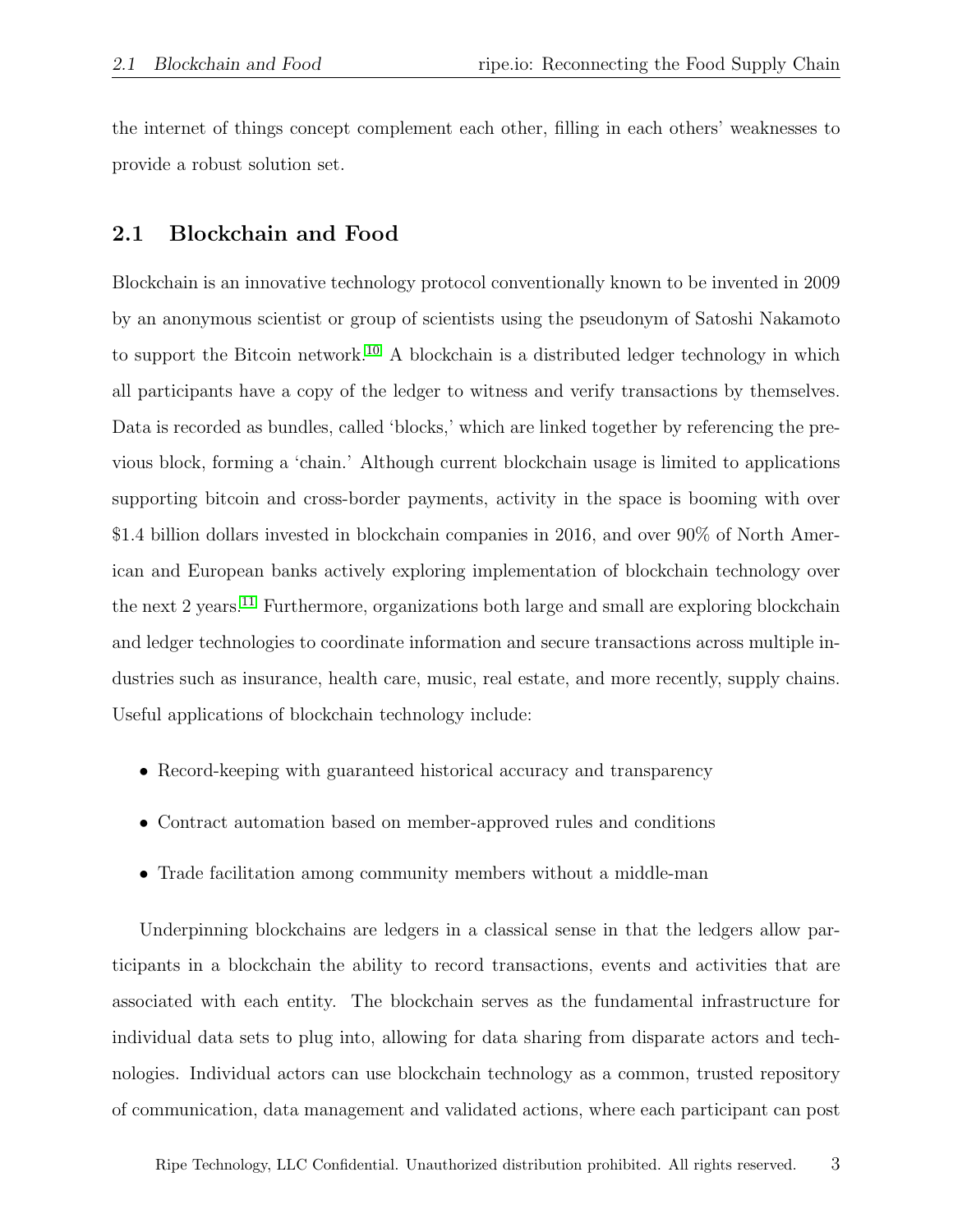and authenticate information about an activity that requires validation, such as authenticating one's identity in order to authorize a buy-sell transaction. This validation is achieved by a consensus algorithm of trust of all parties that see the data. Security of the transaction is achieved by a series of digital, cryptographic public and private "keys" that lock and unlock records for the purpose of controlling data flow and validating authenticity. Ontology systems can also be implemented, further tying together the system by creating a language of food. This unification allows the blockchain to follow food products in a unique way from seed to table by recording information about a physical product as it evolves over time. For example, the original data posted to the blockchain (Grower ABX seeded tomato field 12Z on March 14) serves as a block record. As food moves along the supply chain, various types of data can be posted to the blockchain as entries in the ledger, e.g. tomatoes were harvested and packed on June 7. A second entry might record that the temperature on the truck was at 55 degrees for 274 miles. These individual entries can then be associated, enriching the data associated with the shipment and essentially creating a virtual copy of the physical item. This virtual copy is the sum of the entries associated with the unique item, ultimately becoming the history of the food product through its lifecycle. With this information, businesses can improve traceability, analyze environmental conditions through harvest and transport, and gather auditable documentation on the history of a product. Additionally, retailers can track a shipment's current location and condition; food processors can better monitor storage conditions; etc. If consumers were allowed access to the data, they could have visibility into data such as the grower and their farming practices, food miles traveled, ripeness indicators or previews of taste.

The blockchain can support multiple types of data: real-time data points (e.g. ambient temperature according to a sensor), manually entered information (e.g. genomic information about the seed), third party data via traditional APIs or integration, or proprietary encrypted information (e.g. food preparation process). In the cases where large amount of information need to be stored, the blockchain contains a file signature and a pointer to an external source of information (e.g. IPFS directory, USFDA records, etc). This information is categorized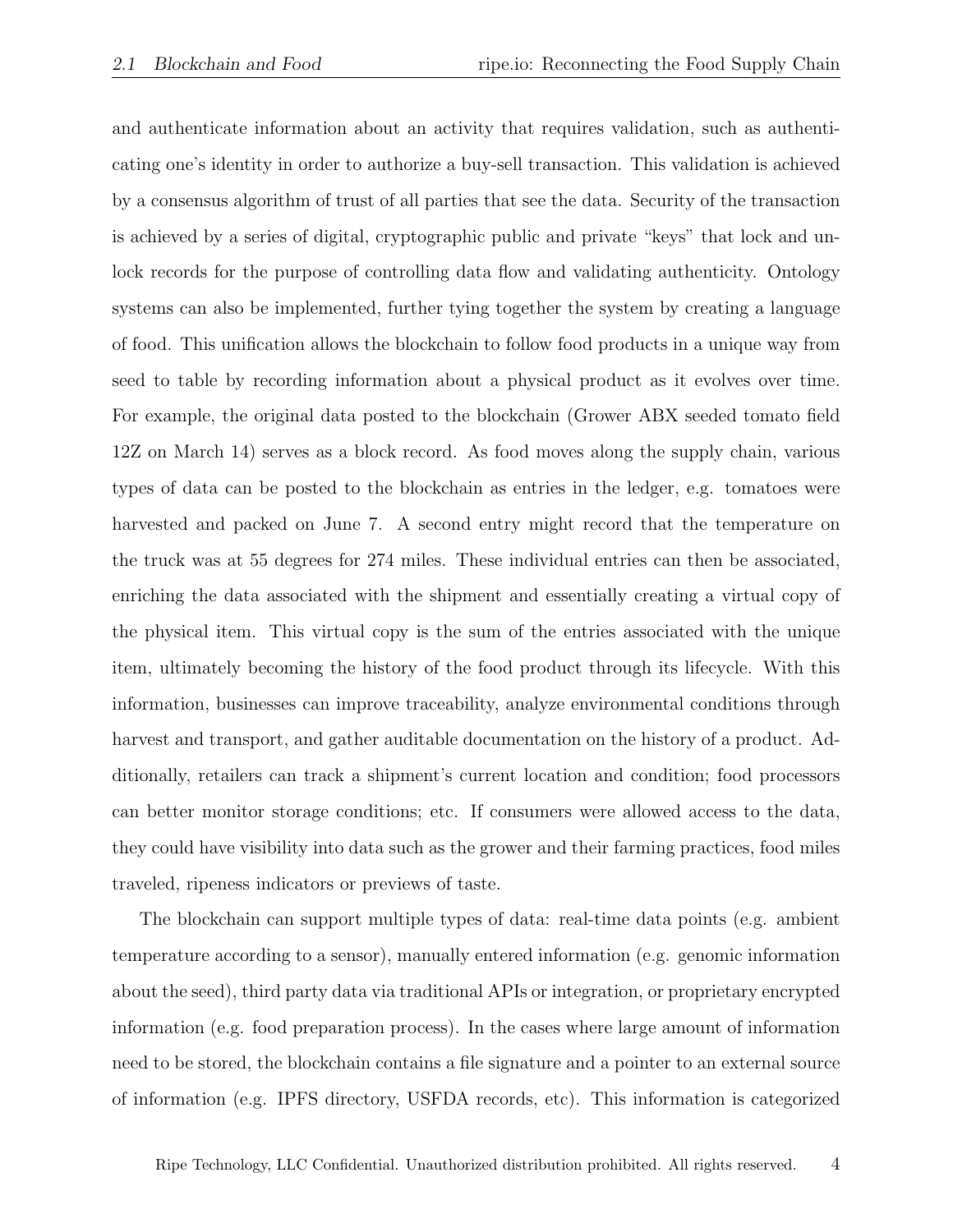initially in an Assertions, Evidence and Certifications model. Anyone on the blockchain can post and sign an assertion, which can be associated to an identifier for a bundle of produce. Assertions can be made without any evidence, but assertions for which there is evidence should command more market power. Some evidence can be captured automatically, using sensors and IoT technology. This type of evidence will be identified and signed by the parties that handled the data capture. Other evidence will be captured manually: a farmer's profile could contain the USDA ID that confirms compliance with organic farming practices. A certification is a third party validation of an assertion, verifying its authenticity. For example, the USDA could certify that a farm is indeed organic.

Blockchain is often described as a tamper-proof, or immutable, record that protects information from being modified, removed, or misclaimed by the wrong party. Trust relationships among the system actors will grow and evolve over time and will be facilitated by an explicit network known as a web-of-trust.[13](#page-11-2) This web-of-trust will facilitate automation of information exchange and alerts between supply-chain participants. Blockchain technology requires multiple participants to dedicate resources in support of the blockchain; the ripe.io blockchain will be hosted and supported by the member organizations involved in a particular supply-chain.

One of the more powerful features of blockchain technology is what is known as a smart contract,<sup>[14](#page-11-3)</sup> or an automated routine triggered by data and events on the blockchain. Smart contracts are fundamentally software algorithms that are governed by real world operating rules. Samples of smart contracts range from smart invoices where payments and or incentives are automated if contract terms are met, automated irrigation systems based on real time data, or automatic alert and rerouting of a truck in transit due to temperature issues in cargo. In effect, supply chain partners can create libraries of smart contracts to improve supply chain practices that are based on consensus data. Overall, participants in the blockchain benefit from lower cost, shared data management, automated risk monitoring, notification and mitigation activity, optimizations, financial settlement and cash flow improvements and compliance management.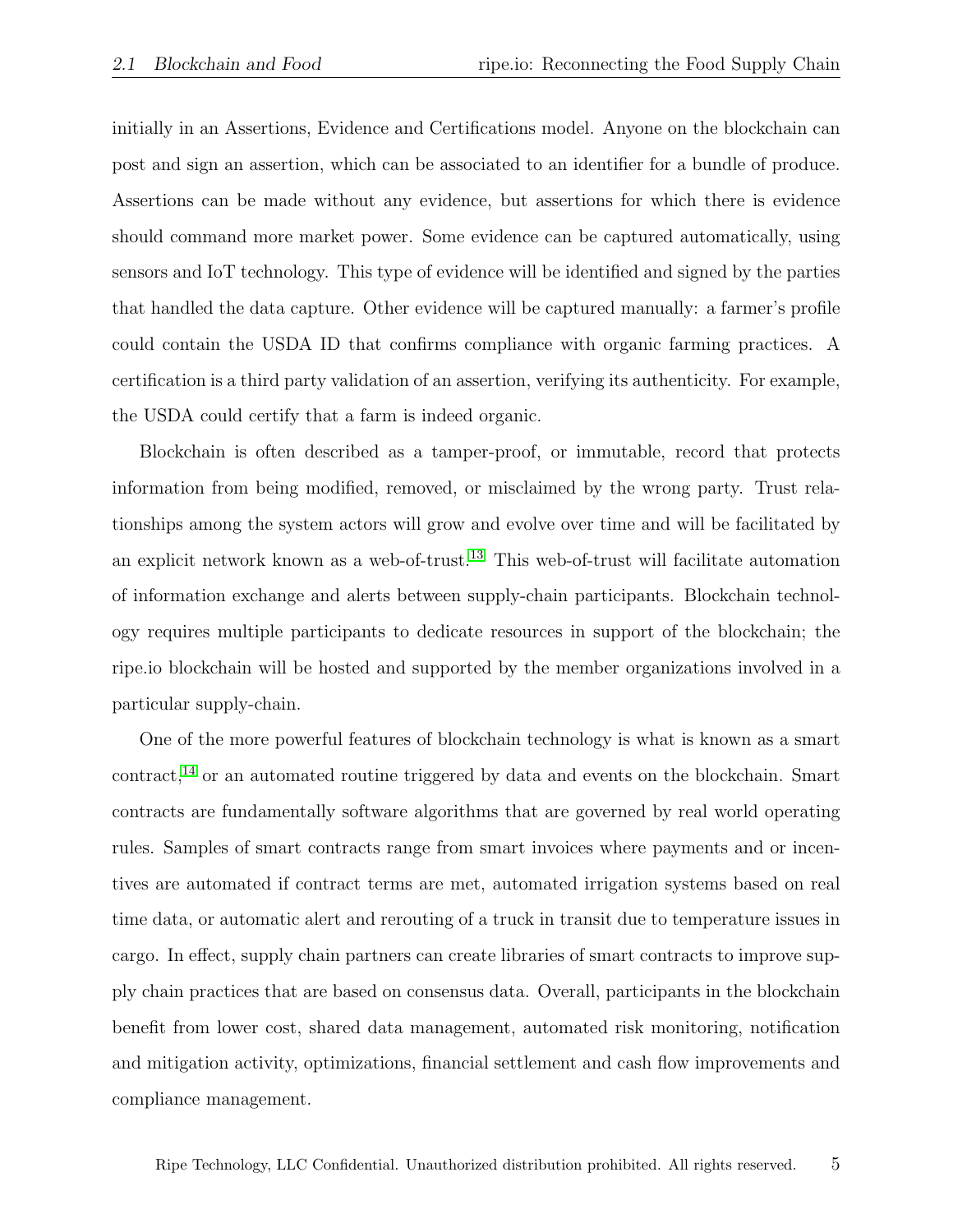### 2.2 Creating an Internet of Food

Blockchain as a software has had most of its success in the digital world. However, food is a physical object, and as a result there needs to be a method of data collection, upload and validation. In a labor intensive, high volume and low margin industry, the data collection must be cheap and ideally automatic. As a result, we apply the concept of the Internet of Things to the food chain in order to create an Internet of Food (IoF). In the IoF, sensors and other data gathering elements collect data which is sent to the blockchain, which then registers and documents the data collected.

The Internet of Things is the concept of connecting things to the internet using sensors, allowing for new information to be gathered, and new actions to be taken as a result of that information. Precision agriculture has long adopted the Internet of Things concept to measure and quantify parameters such as nitrogen content, water usage, and yield, allowing farmers to make better decisions and improve profitability. However, limited integration has developed beyond the field. As a result, we aim to extend the IoF to encompass the entirety of the chain, providing true farm to fork traceability.

At each life stage of the product, a sensor or sensor set collects data on a set of variables hypothesized or proven to be relevant to that actor. Different actors may have different needs and so will track different variables but any information collected can be tagged to the identity of the product. This data is uploaded automatically as to have no human interference, and can be referenced against expected values for validation to create trust. For example, a field sensor measuring temperature and relative humidity on the field will capture be able to capture with granularity the changes in the local environment, and upload this data to the blockchain, which can then be referenced against the local weather station to validate whether the measured temperature is within reason of the weather stations measurement. As different sensors gather and upload different data sets across the lifespan of a product, a history of conditions the product has experienced is created and documented in the blockchain. These datasets can then be analyzed and shared as needed to improve the entire ecosystem.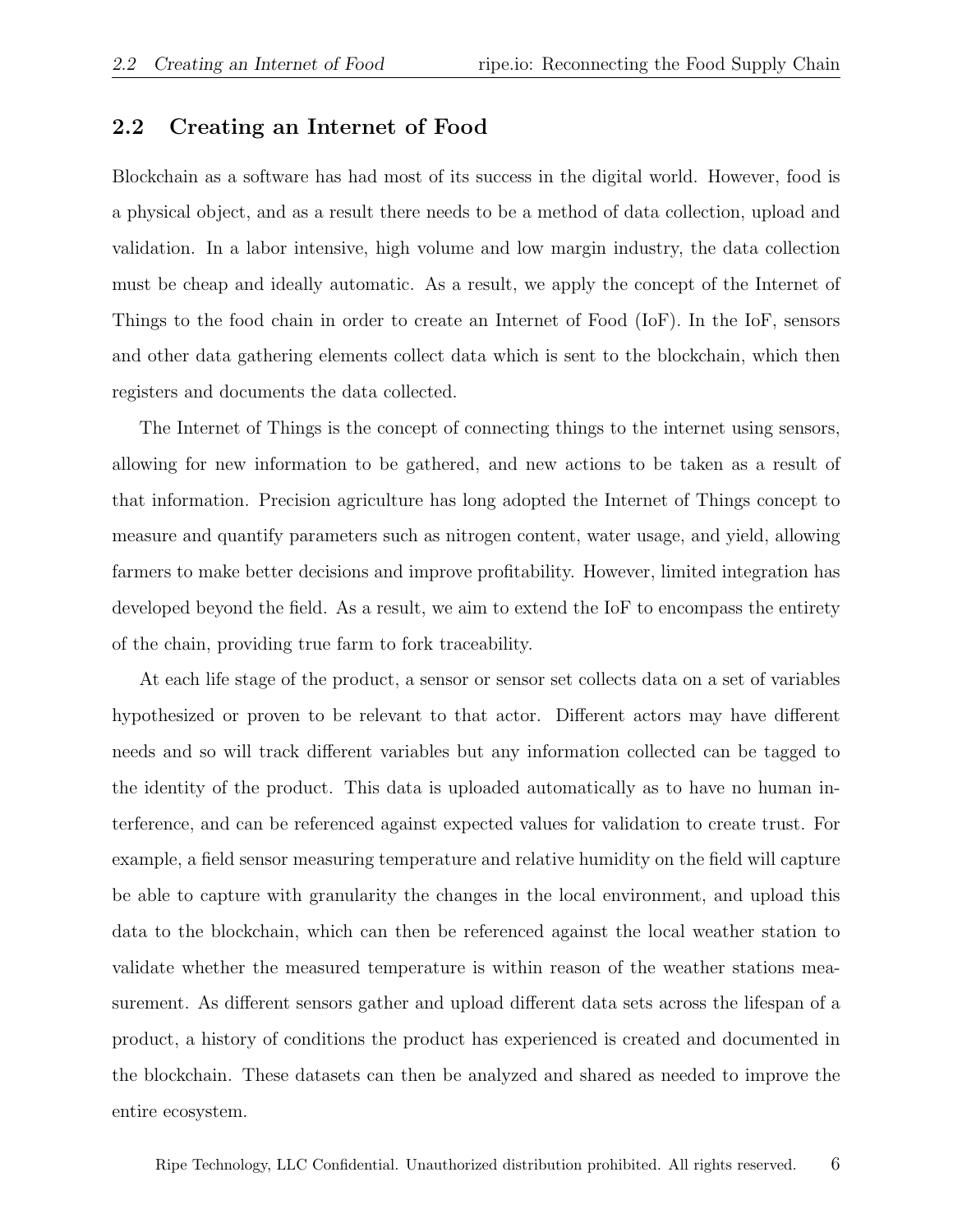### 3 Benefits of the Internet of Food

The foundational infrastructure created by blockchain combined with sensor and other data collected along the supply chain has huge economic potential, as the technology set enables the decrease of inefficiencies, the unlocking of underutilized value, and the creation of new business models. Assembling a holistic picture of the life of a high volume product as it passes through multiple actors on an industrial scale is unprecedented; most attempts are academic studies focusing on a specific set of variables, or controlled in a vertically integrated supply chain. Participants in the chain are able to improve their processes first within their own operation, and second in their interactions and cooperation with other actors. The data sets collected can improve individual actor's operations by exposing inefficiencies and revealing insights that have not previously been recorded. For example, temperature and humidity monitoring in transportation could alert improper handling or packing, causing the formation of a hot spot in the truck, or the monitoring of moisture in a farm could help optimize water use. Additionally, the creation of holistic data sets allows longitudinal correlations between events and variables both upstream and downstream to better facilitate inter-actor cooperation. For example, new shelf life predictions can be conducted given a baseline of prior environmental conditions, allowing for more accurate estimation of lifespan and the creation of new best practices.

Whole chain traceability can also radically change food safety. Current one step forward and backward traceability would be replaced by the ability to track through the entire chain, with associated records of labels and documentation. Being able to access the entire product journey from a single platform would eliminate the difficulty of going through the supply chain step by step, vastly improving response times in the event of a food safety incident. Additionally when a large number of objects are tracked through the blockchain, the chain could identify cross-contamination events or exposure, as well as any other incidents such as a spoiled or damaged shipment, enabling preventative action to be taken on a select group of shipments instead of a whole lot. In the case of a recall, if the root cause was identified, specific shipments downstream of the incidents could also be retrieved in a pinpointed recall,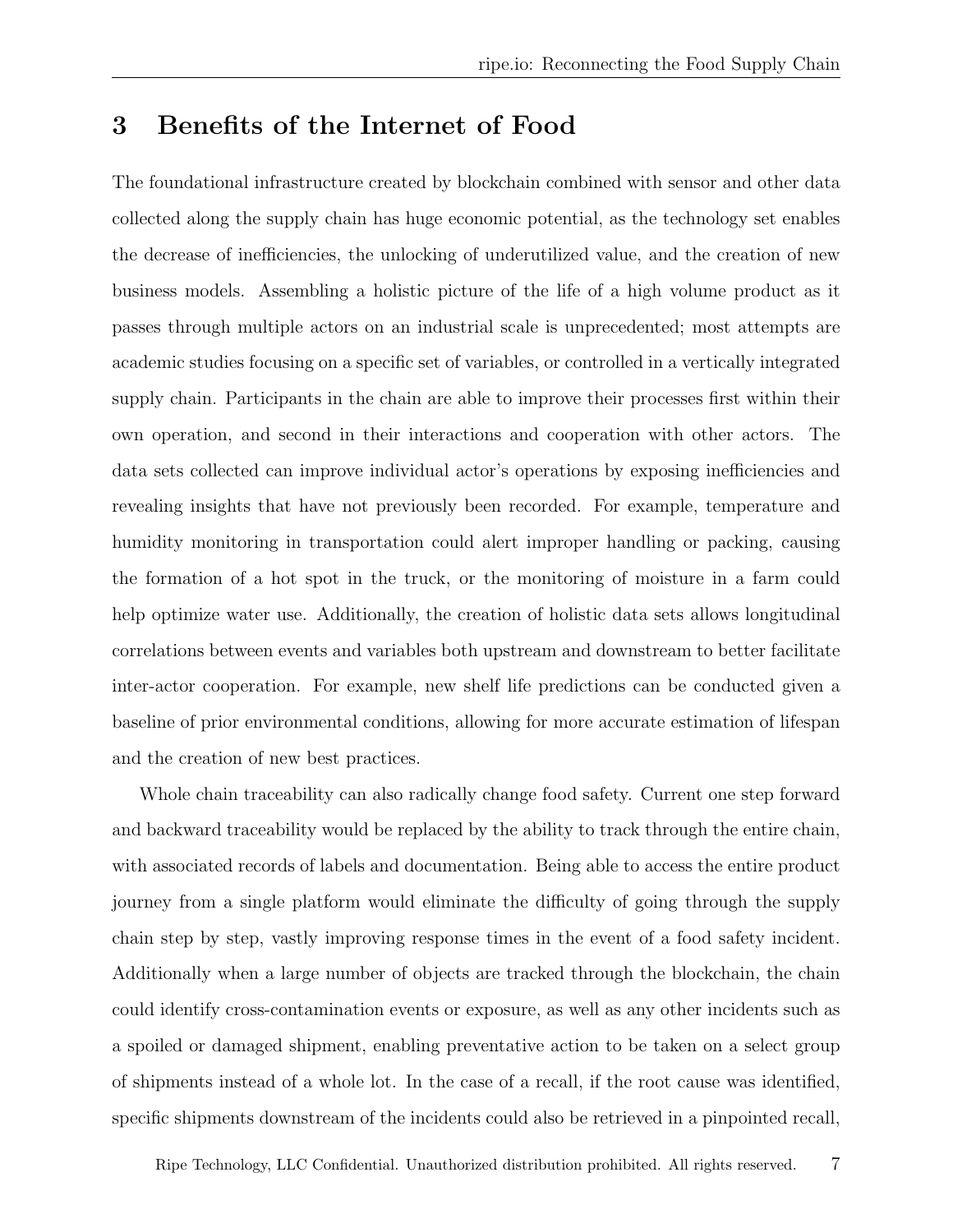saving a company millions compared to a blanket recall. If the data sets were to be shared with consumers, post-recall brand trust and loyalty could be repaired quickly as consumers could validate and verify the claims themselves.

Smart contracts can also simplify and allow the automation of multiple processes between participants on the blockchain. For example, a local restaurant owner could post a smart contract on the blockchain offering to buy a set quantity of produce over a set amount of time, as long as the produce meets a certain set of specified conditions. A farmer wanting to plan his crop could bid on that contract and promise to deliver the produce at a certain price. As the produce grows and ripens, each party can be notified if growing or handling conditions exceed boundaries set in the purchase smart contract. In the case when some value is deemed to be sufficiently out-of-bound as to violate the terms of the smart contract, the produce could be redirected to other purposes, while another farmer could fill the smart contract with surplus satisfactory produce.

Adopting a longitudinal view to data collection and history in the supply chain presents the potential to restructure marketplaces by introducing new methods of valuing products. Currently fresh fruits and vegetables are brokered with minimal attached information except in the case of high-end artisanal goods. Product differentiation is left to binary labels such as organic and non-GMO which command premiums in price. However the acquisition of additional accessible data allows for new features to be verified and marketed. For example, the geolocation record could be processed by an algorithm to calculate the number of food miles traveled by a product, or the distance between the production point and point of sale in order to prove the locality of a product. Additionally, binary labels such as conventional versus organic could be broken down into a spectrum of farming practices such as use of integrated pest management or no-till practices that could each garner consumer followings. These datasets and outcomes could be compiled into an index on which product is posted and sold. The index presents data in an agnostic format without taking a stance on desirability of certain aspects, and leaves it up to the user to generate a set of desired criteria to aid in purchasing and evaluation. These criteria can be compiled into a unique user scorecard,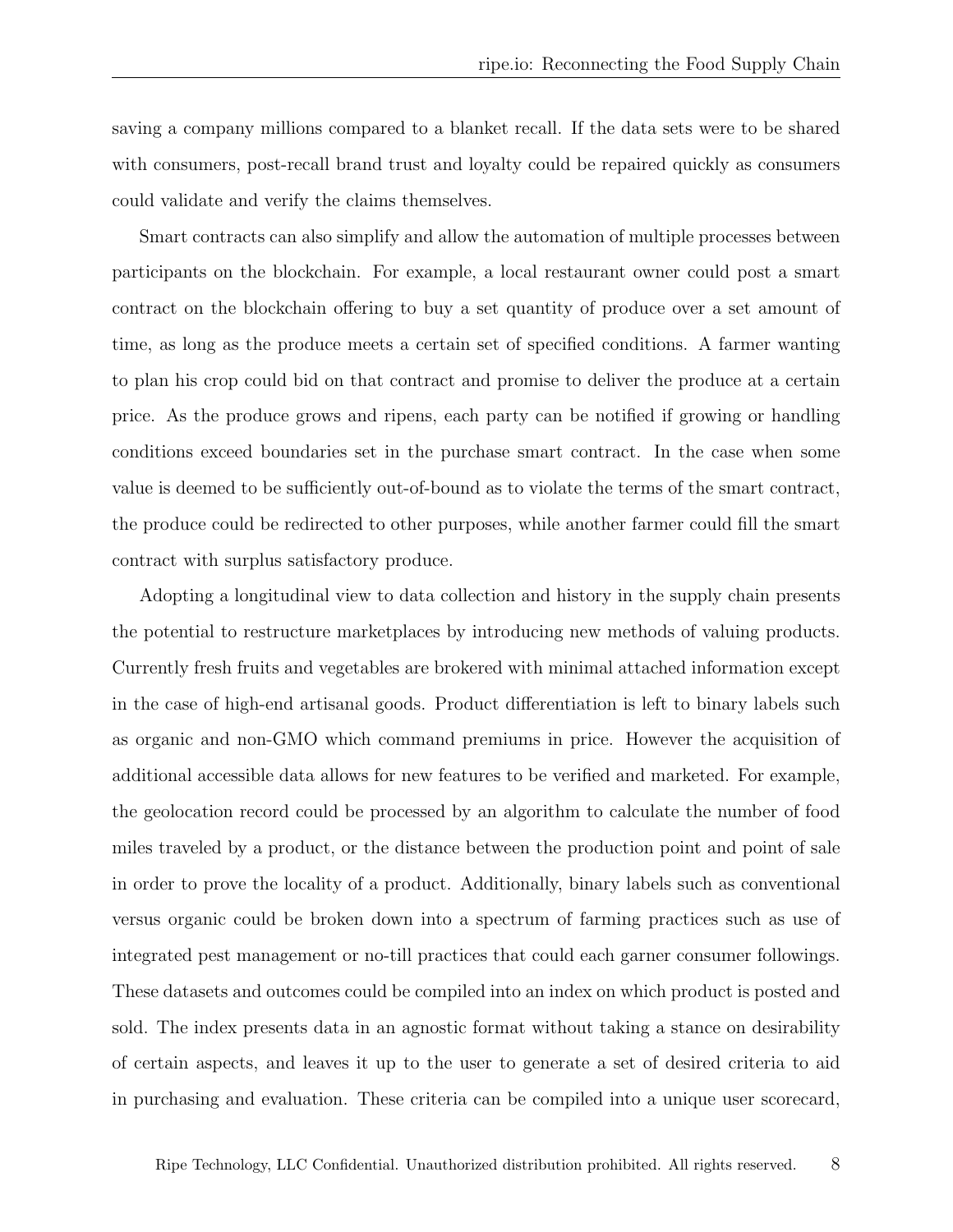which can filter through postings and select products for desired traits. For example a restaurant may pride itself on serving local, sustainable food. The algorithm would then optimize the purchasing search for food produced within a certain radius of the restaurant, and prioritize for sustainability practices like limited pesticide use. In particular, taste is an unexplored category for segmenting produce and deriving additional value. By use of devices which can non-destructively measure the composition of a product and thereby derive a taste profile, purchasing could be tailored towards the detailed needs of a buyer. For example, with a given taste profile, a restaurant could choose to look for sweeter, less acidic tomatoes for a salad. Ultimately, this platform could create a new marketplace where purchasers buy the optimal product for their needs, while producers gain additional profit for their existing practices.

### 4 Conclusion

Pressure from every angle has created a perfect time for change within the food system. A low cost, secure and easy to implement solution is desperately needed to bridge the gaps in the supply chain and solve problems such as food waste, safety, quality and sustainability. ripe.io aims to reconnect the supply chain by promoting transparency and data capture along the chain through technology. Blockchain and the internet of food compliment each other to create a common collaboration platform in which data around food can be produced, tracked, validated and verified. The creation of unique histories of individual food items can solve for inefficiencies in the chain as well as create new value and business models in the system. Ultimately, the solution set offered has the potential of providing not just holistic farm-to-fork traceability, but also true understanding of our food.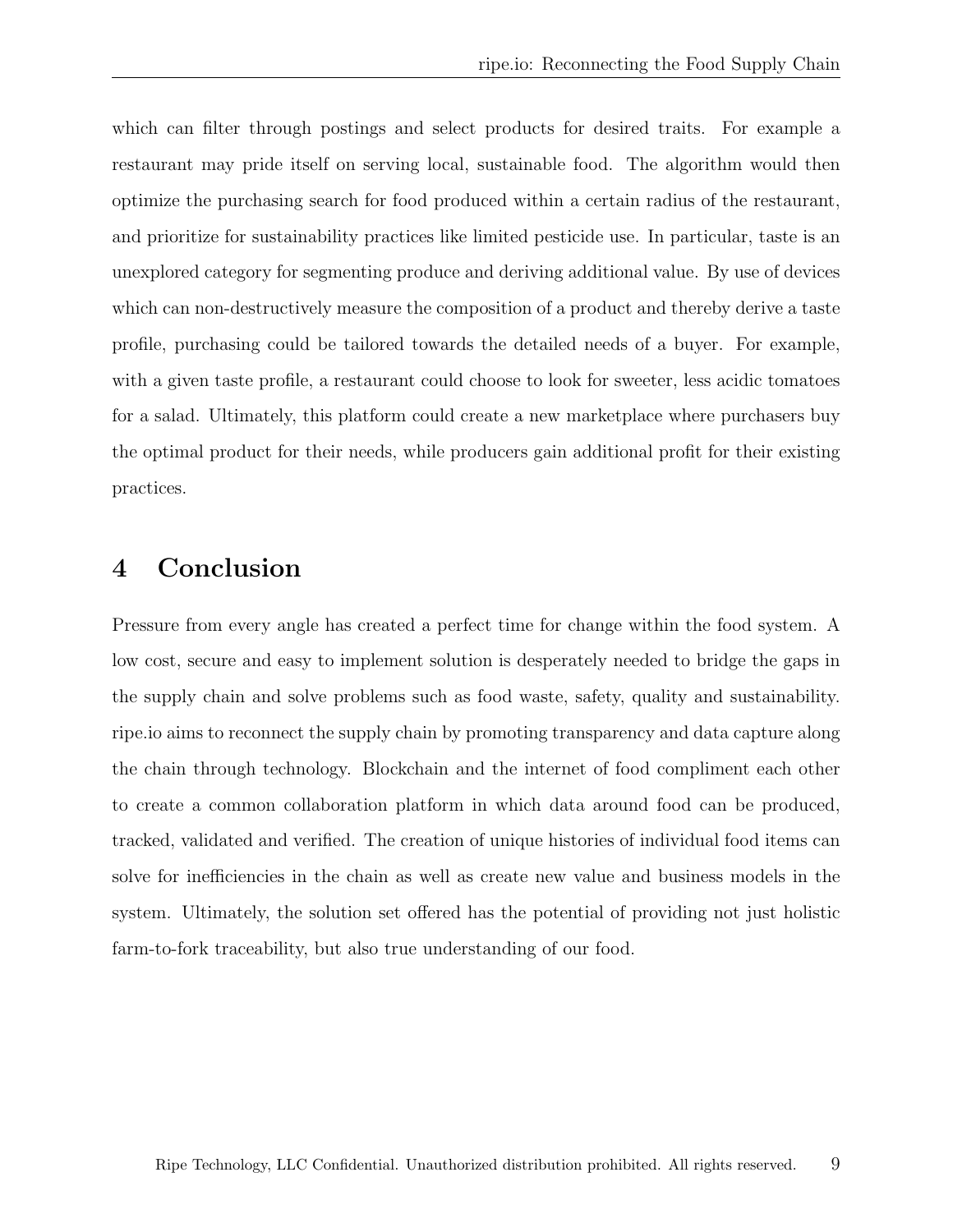## References

- <span id="page-10-0"></span><sup>1</sup> National Resource Defense Council. "Food Miles." November 2007. [https://food-hub.](https://food-hub.org/files/resources/Food%20Miles.pdf) [org/files/resources/Food%20Miles.pdf](https://food-hub.org/files/resources/Food%20Miles.pdf)
- <span id="page-10-1"></span><sup>2</sup> Center for Urban Education about Sustainable Agriculture. "How Far Does Your Food Travel to Get to Your Plate?" Date Accessed Mar 2 2017. [http://www.cuesa.org/learn/](http://www.cuesa.org/learn/how-far-does-your-food-travel-get-your-plate) [how-far-does-your-food-travel-get-your-plate](http://www.cuesa.org/learn/how-far-does-your-food-travel-get-your-plate)
- <span id="page-10-2"></span><sup>3</sup> Gunders, D. "Wasted: How America Is Losing Up to 40 Percent of Its Food from Farm to Fork to Landfill" National Resource Defense Council, Aug 2012. [https://www.nrdc.](https://www.nrdc.org/sites/default/files/wasted-food-IP.pdf) [org/sites/default/files/wasted-food-IP.pdf](https://www.nrdc.org/sites/default/files/wasted-food-IP.pdf)
- <span id="page-10-3"></span><sup>4</sup> Fernandez, A. "A Holistic Approach To Traceability" June 15, 2015. Food Quality and Safety. [http://www.foodqualityandsafety.com/article/](http://www.foodqualityandsafety.com/article/a-holistic-approach-to-traceability/) [a-holistic-approach-to-traceability/](http://www.foodqualityandsafety.com/article/a-holistic-approach-to-traceability/)
- <span id="page-10-4"></span><sup>5</sup> US Food and Drug Administration. "Food Safety Modernization Act" Date Accessed Mar 2 2017. <http://www.fda.gov/Food/GuidanceRegulation/FSMA/ucm270851.htm>
- <span id="page-10-5"></span><sup>6</sup> USDA Economic Research Service. "Organic Market Overview" October 19 2016. [https://www.ers.usda.gov/topics/natural-resources-environment/](https://www.ers.usda.gov/topics/natural-resources-environment/organic-agriculture/organic-market-overview.aspx) [organic-agriculture/organic-market-overview.aspx](https://www.ers.usda.gov/topics/natural-resources-environment/organic-agriculture/organic-market-overview.aspx)
- <span id="page-10-6"></span><sup>7</sup> Schweizer, E. "Organic and Non GMO Market Growth." 2015. [https://www.aphis.usda.](https://www.aphis.usda.gov/stakeholders/downloads/2015/coexistence/Errol-Schweizer.pdf) [gov/stakeholders/downloads/2015/coexistence/Errol-Schweizer.pdf](https://www.aphis.usda.gov/stakeholders/downloads/2015/coexistence/Errol-Schweizer.pdf).
- <span id="page-10-7"></span><sup>8</sup> The Regeneration Consumer Study. "Re:Thinking Consumption" 2012. [http://www.](http://www.globescan.com/component/edocman/?task=document.viewdoc&id=51&Itemid=0) [globescan.com/component/edocman/?task=document.viewdoc&id=51&Itemid=0](http://www.globescan.com/component/edocman/?task=document.viewdoc&id=51&Itemid=0).
- <span id="page-10-8"></span><sup>9</sup> Fernandez, A. "Traceability Update: Regulatory and Cultural Trends Shift from Response to Prevention" Mar 2015. [http://www.](http://www.foodsafetymagazine.com/magazine-archive1/februarymarch-2015/traceability-update-regulatory-and-cultural-trends-shift-from-response-to-prevention/) [foodsafetymagazine.com/magazine-archive1/februarymarch-2015/](http://www.foodsafetymagazine.com/magazine-archive1/februarymarch-2015/traceability-update-regulatory-and-cultural-trends-shift-from-response-to-prevention/) [traceability-update-regulatory-and-cultural-trends-shift-from-response-to-prevention/](http://www.foodsafetymagazine.com/magazine-archive1/februarymarch-2015/traceability-update-regulatory-and-cultural-trends-shift-from-response-to-prevention/).